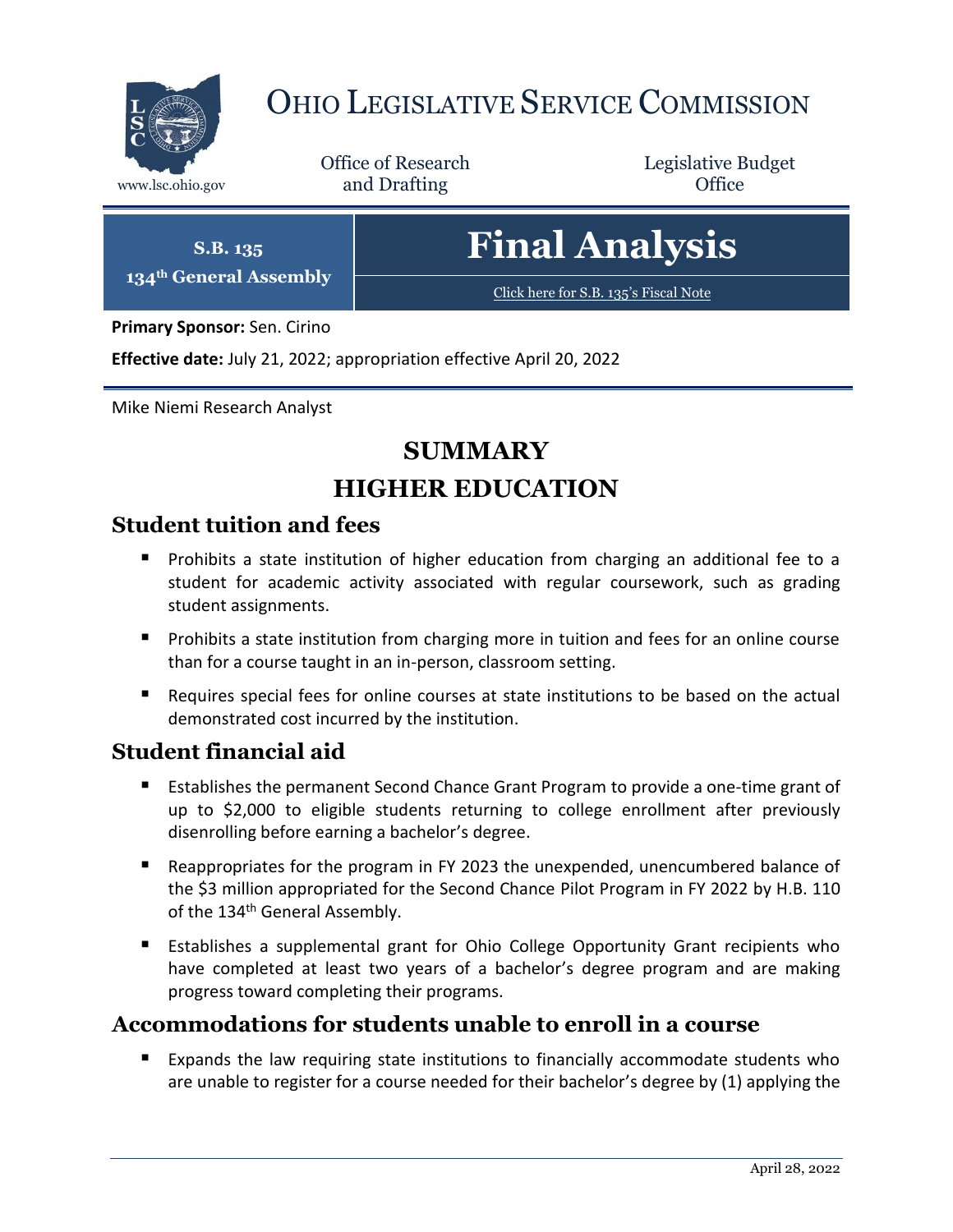requirement during students' final two academic years, instead of just the final year, and (2) adding options by which an institution may accommodate the students.

### **Guaranteed pathways, joint programming, dual enrollment**

- Establishes the Ohio Guaranteed Transfer Pathways Initiative to permit community college students to transfer credits to state universities under the existing articulation and transfer system.
- Requires state universities to enter into agreements with multiple two-year colleges to establish joint academic programming and dual enrollment opportunities.

### **Free speech policies**

- **E** Requires each state institution to adopt a policy that affirms prescribed principles regarding the regulation of free speech on campuses.
- Requires each state institution to establish a process under which a student, student group, or faculty member may submit a complaint about an alleged violation by an employee of its policy.

### **Additional reporting requirements**

- Requires each state institution to issue an annual report about the institution's tuition and fees, average cost of attendance, and certain other post-graduation data.
- Requires the Chancellor of Higher Education to post each annual report online.
- **Requires the Chancellor to issue a report about the mental health and wellness services** and initiatives of state institutions.

### **Degree programs**

- Requires the Chancellor, when considering approval of a new degree for a state institution, to take into account the extent to which it aligns with the state's workforce development priorities.
- Requires a state institution, upon request of the Chancellor, to conduct a viability analysis of any program it offers that the Chancellor determines meets prescribed criteria and submit its findings to the Chancellor.
- Changes from every five to every three years the frequency with which a state institution must evaluate its programs based on enrollment and duplication with other state institutions in the region.

### **Other higher education provisions**

**Prescribes due process procedures with which a state university must comply with** regard to a student who is subject to disciplinary action.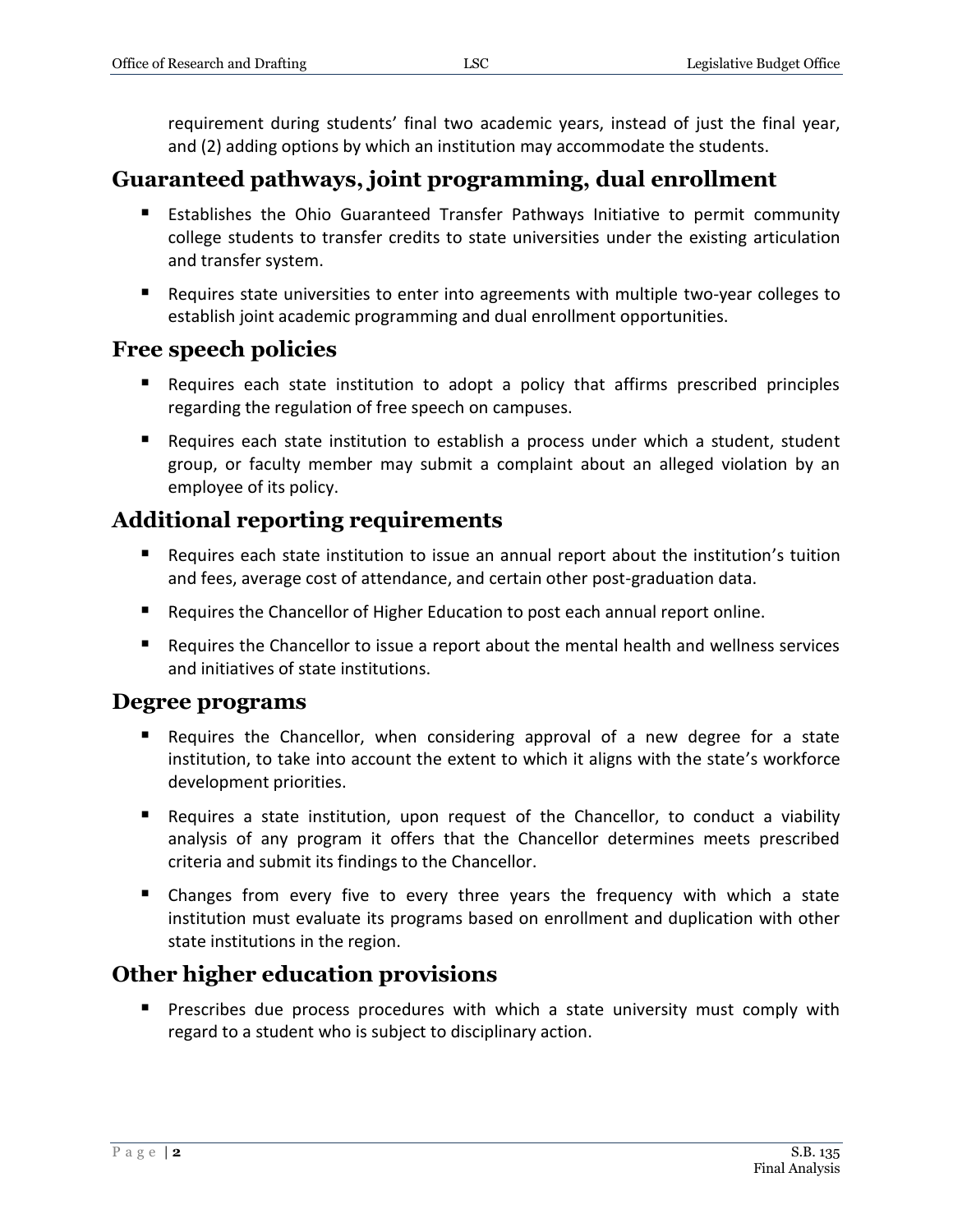- **Prohibits a state institution from entering into or renewing a contract with a company** for goods or services, unless the contract declares that the company is not boycotting Israel or other jurisdictions with whom Ohio can enjoy open trade.
- Requires each state university to endeavor to avoid prioritizing admission of out-of-state applicants over in-state applicants if both applicants apply in the same general timeframe and have substantially similar qualifications.
- Requires each state institution to accept and provide credit for coursework in the same manner across all instructional methods, unless a course requires in-person observations and experiences.
- Authorizes the Director of Administrative Services to sell state-owned land that is held for the benefit of a state institution and is appraised for not more than \$10 million, provided both the institution's board and the Controlling Board approve the sale.

# **OTHER PROVISIONS**

### **K-12 career advising policy**

**Modifies the law on K-12 career advising policies.** 

### **Statewide apprenticeship program proposal**

 Requires the Superintendent of Public Instruction, and other specified stakeholders, to develop a proposal for a statewide apprenticeship program for high school students and submit it to the Governor and General Assembly by June 1, 2023.

### **Renewable energy facility tax exemption**

 Modifies the career training requirement that certain qualified renewable energy facilities must meet to obtain continuing law's property tax exemption for such facilities.

# **TABLE OF CONTENTS**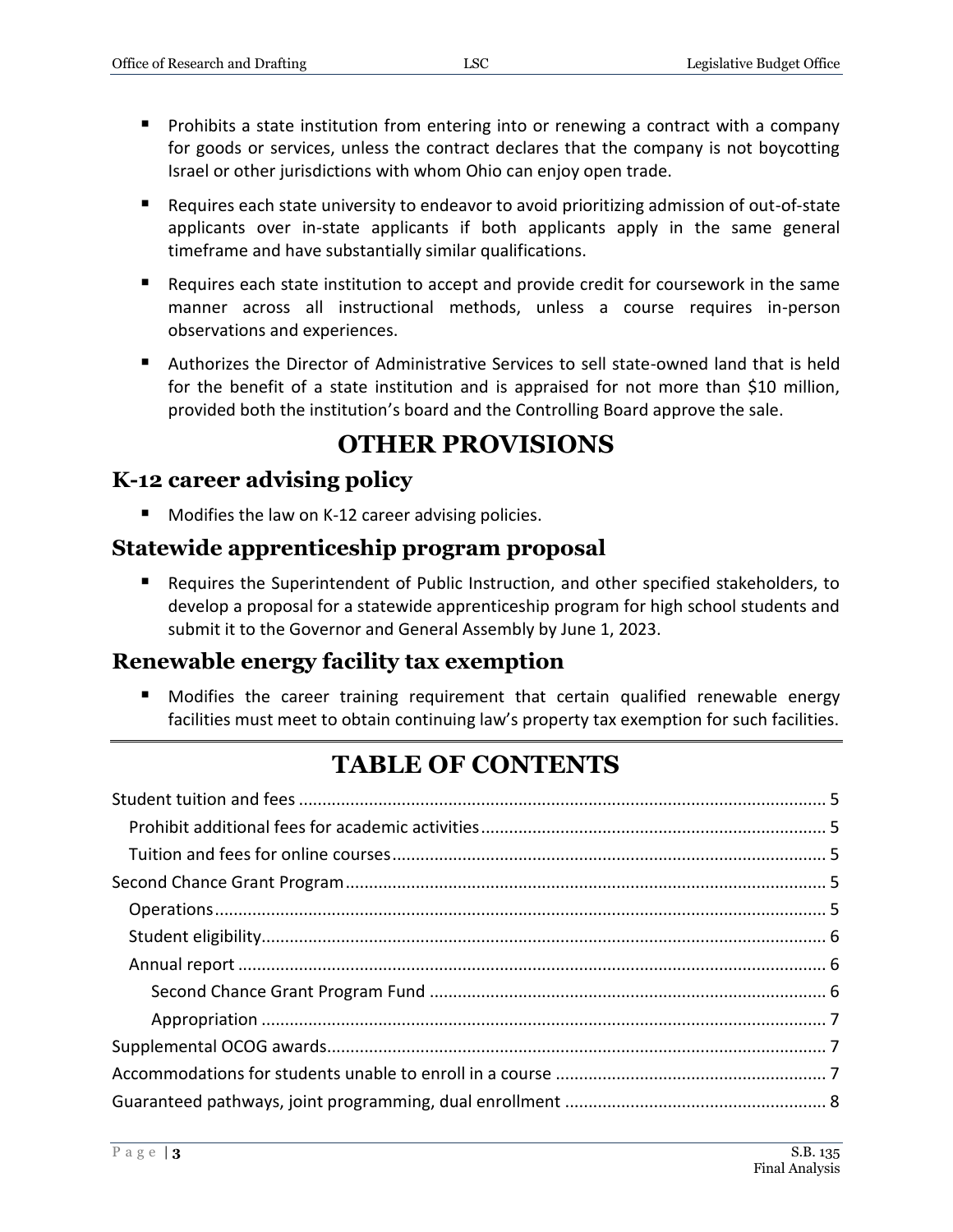# **DETAILED ANALYSIS HIGHER EDUCATION**

The act revises several laws on the operation of state institutions of higher education, including those regarding degree programs, tuition and fees, student financial aid, reporting requirements, disciplinary due process, free speech on campus, and several other areas.

As used in this analysis, a **state institution of higher education** is any of the 14 state universities, a community college, state community college, university branch, or technical college. The 14 state universities are the University of Akron, Bowling Green State University, Central State University, University of Cincinnati, Cleveland State University, Kent State University, Miami University, Northeast Ohio Medical University, Ohio University, Ohio State University, Shawnee State University, University of Toledo, Wright State University, and Youngstown State University.<sup>1</sup>

 $1$  R.C. 3345.011, not in the act.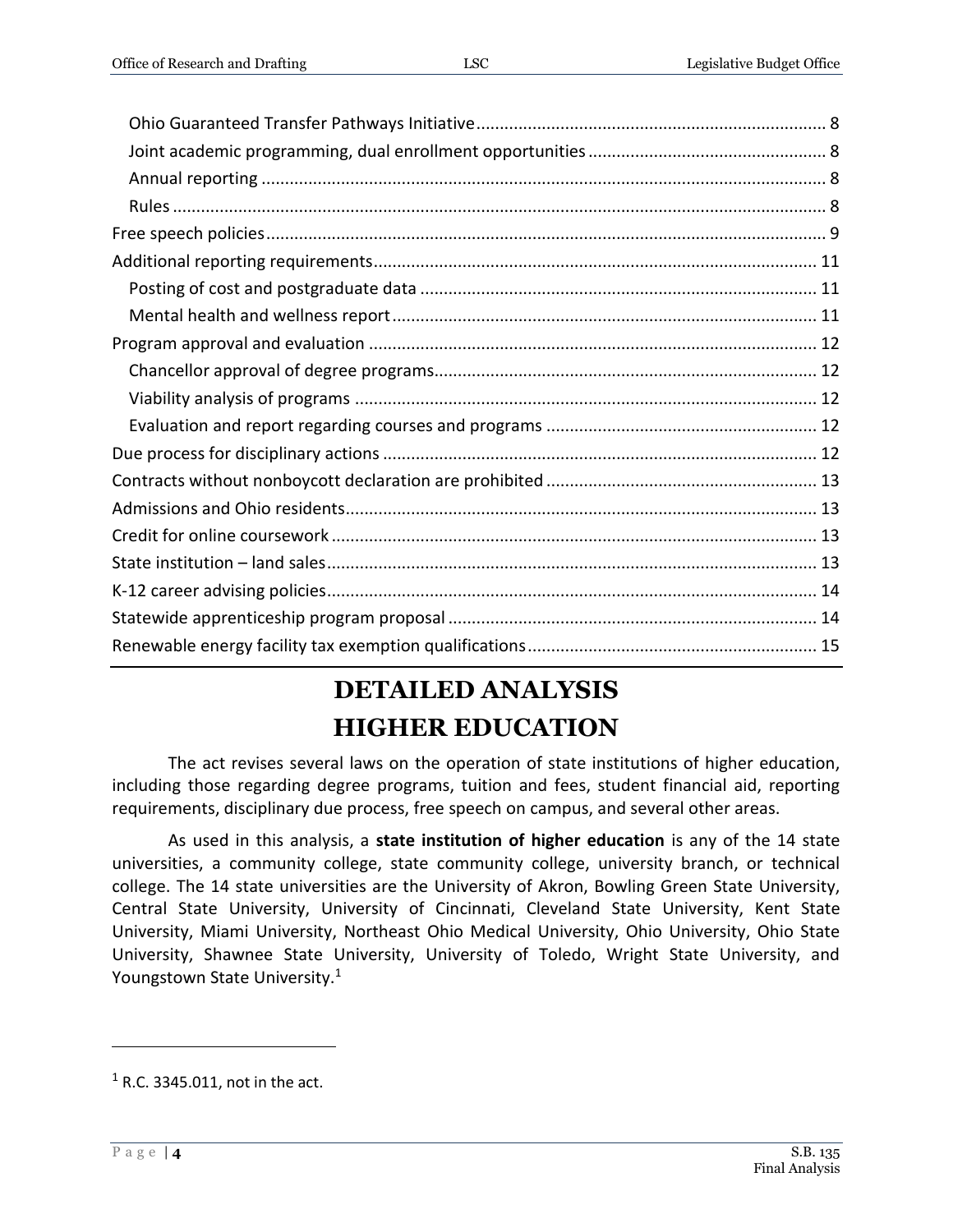### <span id="page-4-0"></span>**Student tuition and fees**

### <span id="page-4-1"></span>**Prohibit additional fees for academic activities**

The act prohibits a state institution of higher education from charging an additional fee to a student for an employee or an entity contracting with the institution to complete any academic activity associated with regular coursework, including grading student assignments.<sup>2</sup>

#### <span id="page-4-2"></span>**Tuition and fees for online courses**

The act prohibits a state institution from charging more in tuition and fees for an online course than for a course taught in an in-person, classroom setting. It further requires that special fees charged for an online course, if applicable, be based on the actual demonstrated cost incurred by the state institution to provide it.<sup>3</sup>

### <span id="page-4-3"></span>**Second Chance Grant Program**

#### <span id="page-4-4"></span>**Operations**

The act makes the Second Chance Grant Pilot Program created in H.B. 110 of the 134<sup>th</sup> General Assembly a permanent one. Specifically, it requires the Chancellor of Higher Education to establish and operate the Second Chance Grant Program and to adopt rules to administer it. The program serves students who previously disenrolled from a public or private "qualifying institution" in Ohio while in good standing and, after some time off, again enroll in a public or private qualifying institution in Ohio.<sup>4</sup> (See "**Student eligibility**," below.)

The Chancellor must award a one-time grant of up to \$2,000 to each approved eligible student. To be approved, the student must enroll in a qualifying Ohio institution and have a remaining cost of attendance, as defined under federal law, after all other financial aid for which the applicant qualifies has been applied to the applicant's account. The Chancellor must approve applications in the order in which they are received.<sup>5</sup>

The Chancellor must pay grants to the institution in which a participating student is enrolled in the academic year in which the student's application is approved. The institution must apply the grant to the participant's cost of attendance for that year. If any amount of the grant remains after it is applied to the student's cost of attendance for that year, the institution must apply the remainder to the student's cost of attendance for any other academic year in which the student is enrolled. The institution must return to the Chancellor any grant amount remaining after the participant graduates or disenrolls.<sup>6</sup>

 $\overline{a}$ 

 $6$  R.C. 3333.127(D).

<sup>&</sup>lt;sup>2</sup> R.C. 3345.028.

 $3$  R.C. 3345.461.

 $4$  R.C. 3333.127(A)(2) and (G).

<sup>&</sup>lt;sup>5</sup> R.C. 3333.127(A), (B), and (C); conforming changes in Section 381.480 of H.B. 110 of the 134<sup>th</sup> General Assembly, as amended in sections 4 and 5.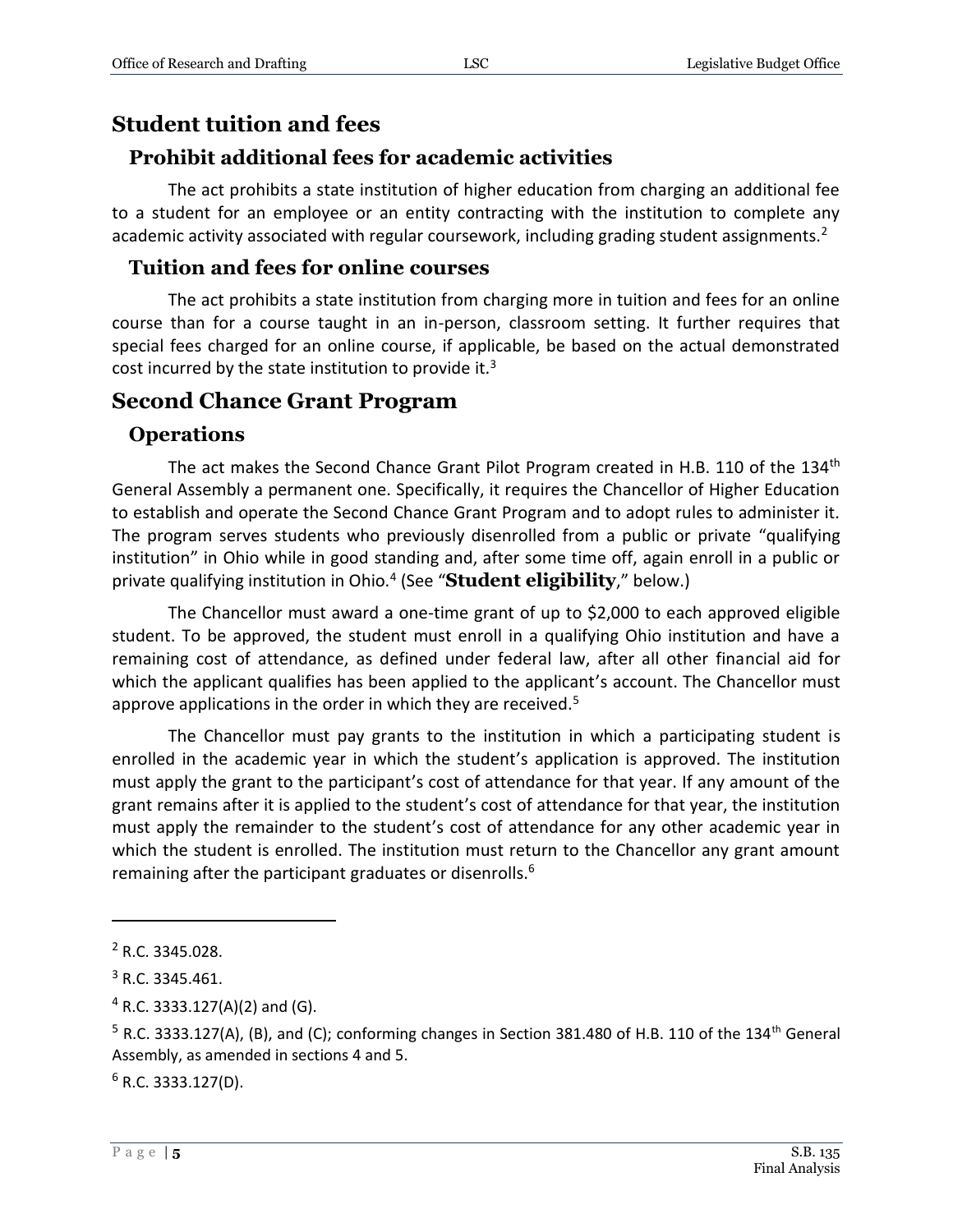For purposes of the program, a "qualifying institution" is a state university or branch campus, community college, state community college, or technical college, a private nonprofit college or university, a private for-profit career college, or an Ohio Technical Center.<sup>7</sup>

### <span id="page-5-0"></span>**Student eligibility**

A student is eligible for the program if the student:

- 1. Is an Ohio resident;
- 2. Has not attained a bachelor's degree;
- 3. Disenrolled from a "qualifying institution," while being in good standing including with respect to academics and the student's disciplinary record, and did not transfer to a "qualifying institution" or an institution of higher education in another state in the two semesters immediately following disenrollment;
- 4. Enrolls in a "qualifying institution" within five years of disenrollment;
- 5. Is not enrolled in the College Credit Plus Program; and
- 6. Meets any other eligibility criteria determined necessary by the Chancellor. $8$

#### <span id="page-5-1"></span>**Annual report**

In each academic year, the Chancellor must submit to the General Assembly a report that contains:

- 1. The number of eligible students participating in the program who received a grant in that academic year;
- 2. The "qualifying institutions" from which participants disenrolled;
- 3. The types of academic programs in which participants were enrolled prior to disenrolling from "qualifying institutions";
- 4. The types of academic programs in which participants were enrolled when they received grants under the program;
- 5. Information regarding how the grants were used; and
- 6. If the participant completed a degree program with the grant.<sup>9</sup>

#### **Second Chance Grant Program Fund**

<span id="page-5-2"></span>The act establishes the Second Chance Grant Program Fund in the state treasury to consist of amounts designated for it by the General Assembly. The fund must be administered

 $<sup>7</sup>$  R.C. 3333.127(A)(3).</sup>

 $8$  R.C. 3333.127(A)(2).

 $9$  R.C. 3333.127(E).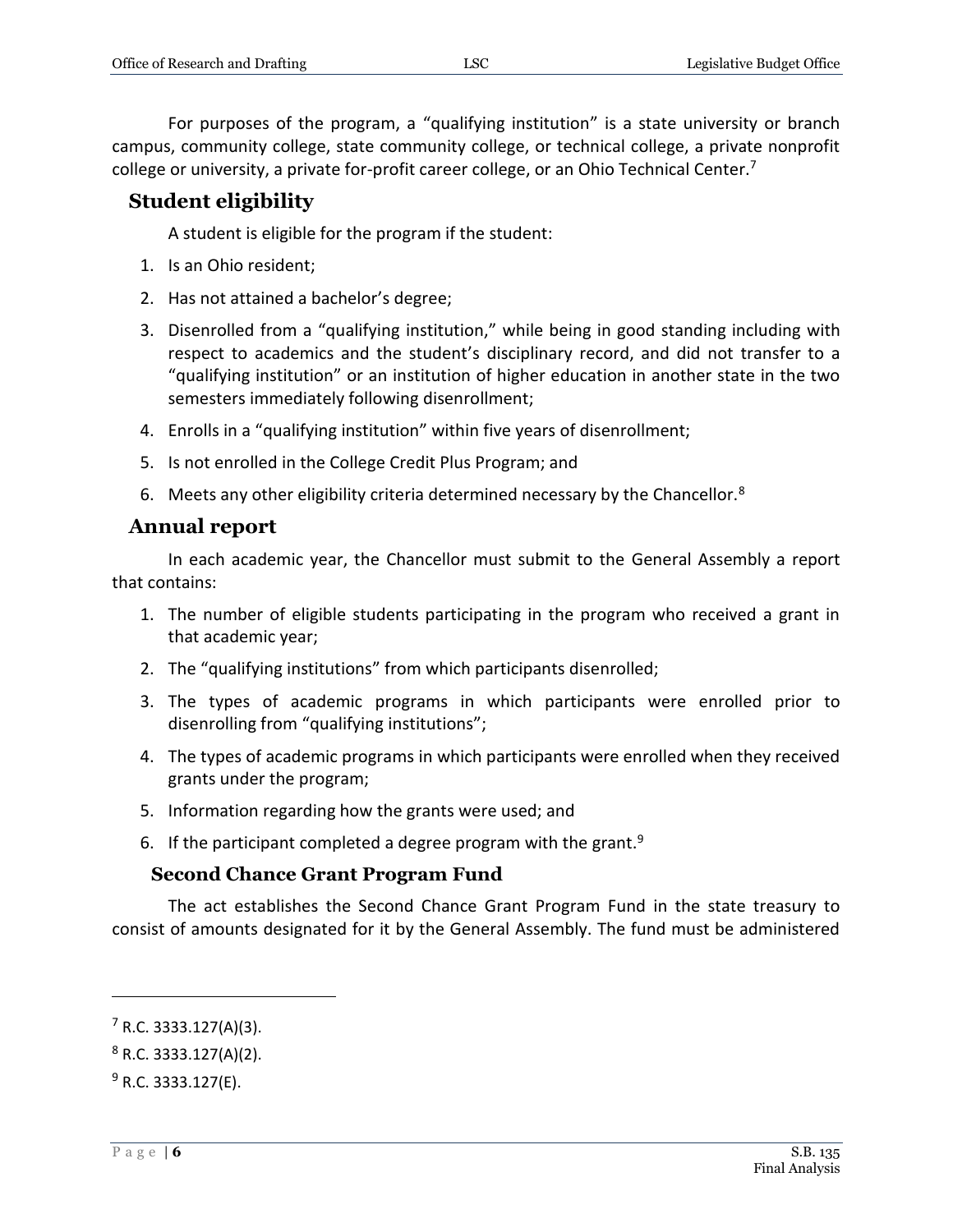by the Chancellor and used to pay grants under the program. The Chancellor also may use the fund to implement and administer the program.<sup>10</sup>

### **Appropriation**

<span id="page-6-0"></span>H.B. 110 of the 134<sup>th</sup> General Assembly, the main operating budget of the biennium, appropriated \$3 million in FY 2022 for the Second Chance Grant Pilot Program. This act now requires the Chancellor to certify to the Director of Budget and Management an amount up to the unexpended, unencumbered balance of that appropriation at the end of FY 2022 to be reappropriated for FY 2023.

### <span id="page-6-1"></span>**Supplemental OCOG awards**

If sufficient funds remain after awarding need-based Ohio College Opportunity Grants (OCOG) in accordance with continuing law, the act requires the Chancellor to use those funds to award eligible students a supplemental grant. To be eligible, a student must receive an OCOG award, have completed at least two years of a bachelor's degree program, and be making progress toward completing that program. Supplemental grants are subject to the same requirements prescribed for OCOG. The Chancellor must adopt rules to implement this provision, including a method to calculate supplemental grant amounts. $11$ 

### <span id="page-6-2"></span>**Accommodations for students unable to enroll in a course**

The act expands the law, which took effect in early 2021, requiring state institutions to financially accommodate students who are unable to register for a course needed for their bachelor's degree. That law originally applied when a student was unable to register for a necessary course during the student's final academic year. The act expands the law, first, by applying the mandate during students' final two academic years and, second, by adding options for an institution to accommodate the students. Under the act, when a student is unable to register for a requisite course during the student's final two academic years, the institution must offer either to:

- 1. Waive the student's general and instructional fees for the course if the student registers for it in the next academic year it is offered (continues the original law);
- 2. Reimburse the student for general and instructional fees paid for an equivalent course taken at a different institution of equivalent accreditation during the same academic year in which the student was unable to register for the course; or
- 3. Permit the student to complete an independent study that meets specified guidelines in lieu of the requisite course.<sup>12</sup>

<sup>10</sup> R.C. 3333.127(F).

<sup>11</sup> R.C. 3333.126; conforming change in R.C. 3333.122.

<sup>12</sup> R.C. 3345.481.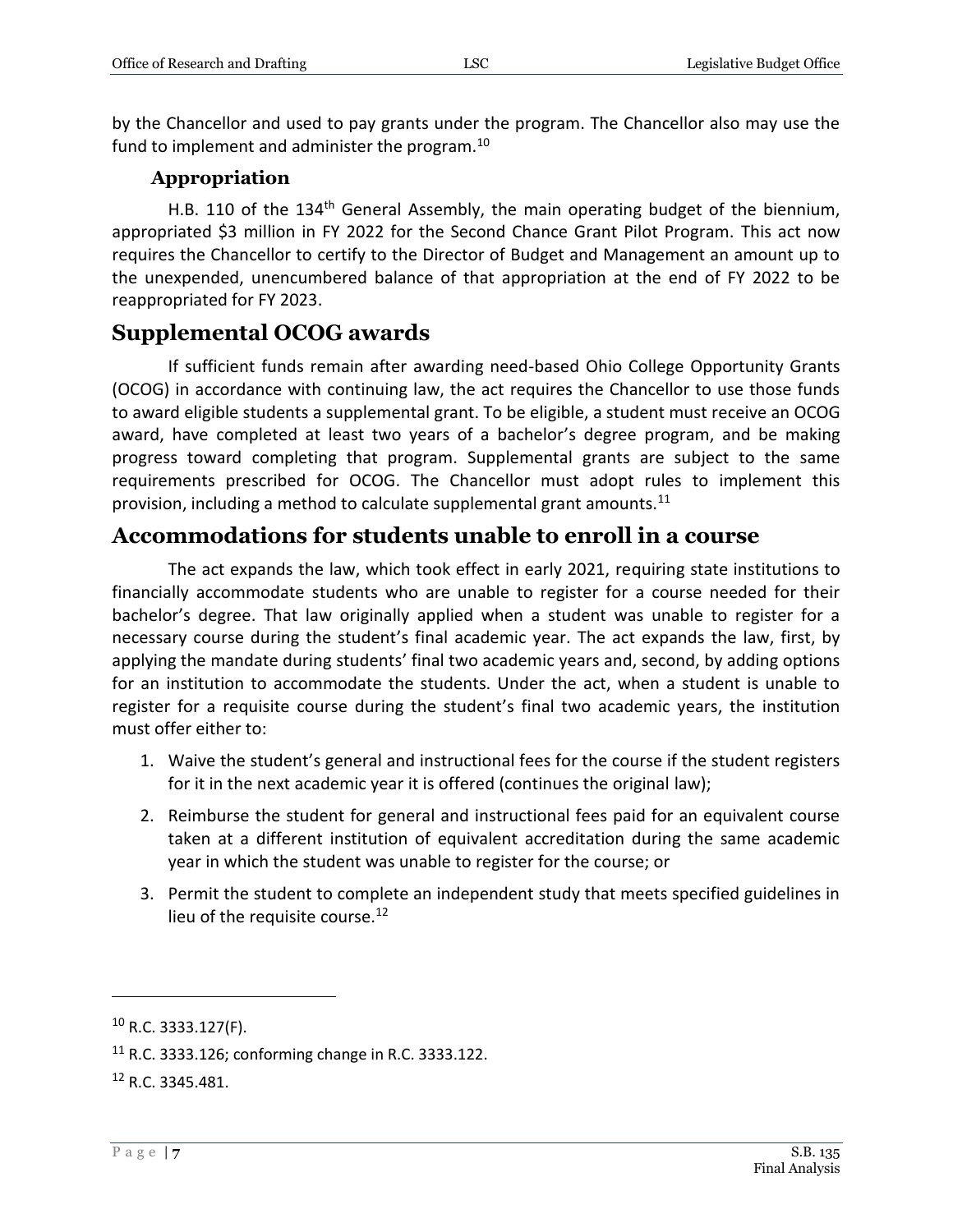### <span id="page-7-1"></span><span id="page-7-0"></span>**Guaranteed pathways, joint programming, dual enrollment Ohio Guaranteed Transfer Pathways Initiative**

The act requires the Chancellor, using the transfer and articulation system prescribed under continuing law, to establish the Ohio Guaranteed Transfer Pathways Initiative. Each state university must participate.

Under the initiative, a student must be permitted to complete an associate's degree at a community college, state community college, or technical college and transfer those credits to a state university to continue making progress toward a bachelor's degree. Similarly, a student must be permitted to transfer *any* credits from one of those colleges to a state university, regardless of the geographic proximity between the college and university.<sup>13</sup>

#### <span id="page-7-2"></span>**Joint academic programming, dual enrollment opportunities**

The act requires each state university to enter into agreements with multiple community, state community, or technical colleges to establish both joint academic programming and dual enrollment opportunities to assist students in completing their degrees in a timely and cost-effective manner.<sup>14</sup>

#### <span id="page-7-3"></span>**Annual reporting**

The act requires each state university, community college, state community college, and technical college to annually report to the Ohio Articulation and Transfer Network Oversight Board the number of guaranteed pathways and joint academic programming or dual enrollment opportunities the university or college offers.

The Oversight Board must compile that information and provide a summary of it to the Chancellor. The summary must include a confirmation that each college and university is in compliance with the provision's requirements and any recommendations necessary to enhance and strengthen the guaranteed pathways and joint academic programming or dual enrollment opportunities.<sup>15</sup>

#### <span id="page-7-4"></span>**Rules**

The Chancellor must adopt rules regarding the Ohio Guaranteed Transfer Pathways Initiative and the act's joint academic programming and dual enrollment requirements.<sup>16</sup>

<sup>14</sup> R.C. 3333.168(C).

 $13$  R.C. 3333.168(B).

<sup>15</sup> R.C. 3333.168(D).

 $16$  R.C. 3333.168(E).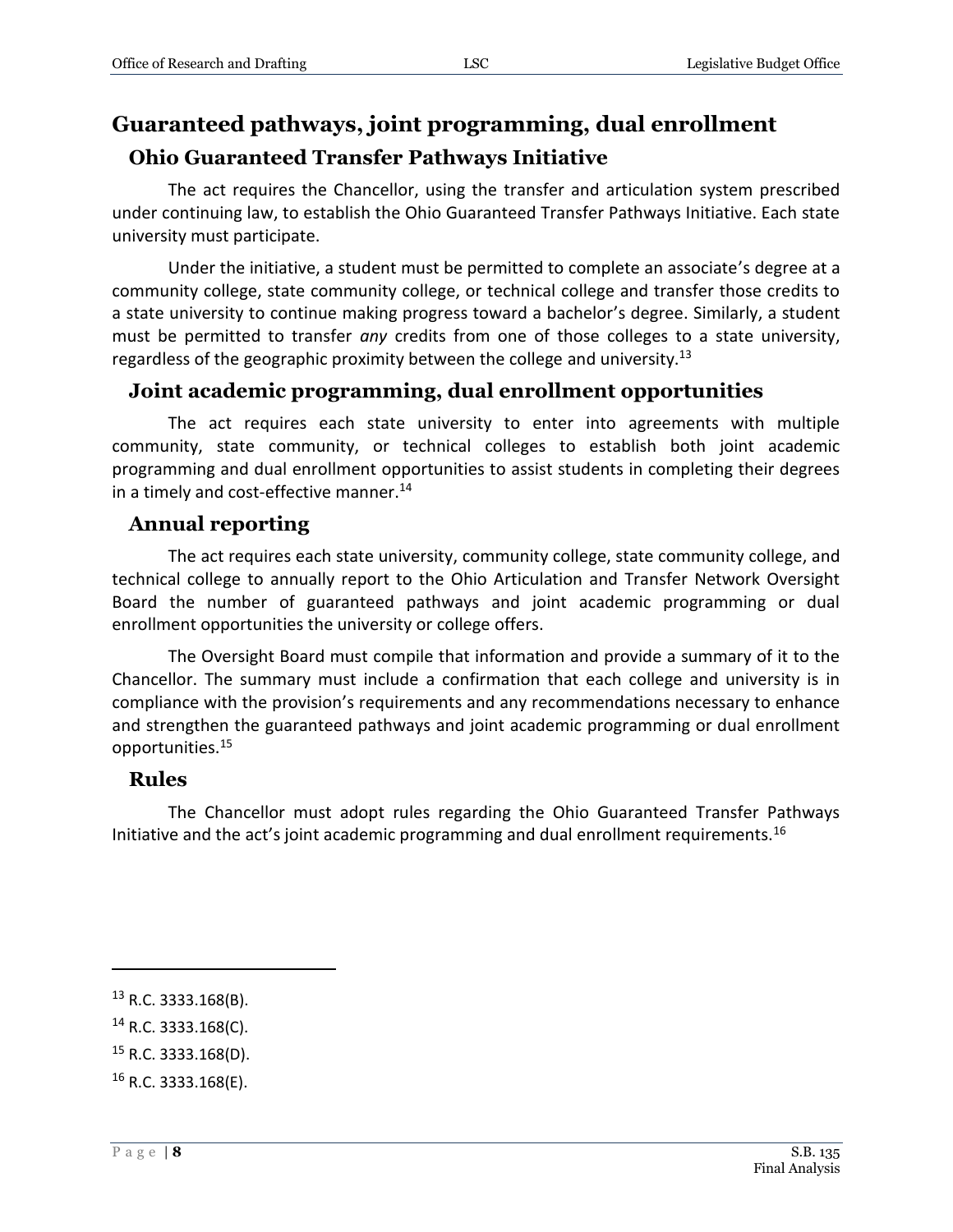### <span id="page-8-0"></span>**Free speech policies**

In addition to complying with other state laws regarding the regulation of free speech on campuses,<sup>17</sup> the act requires each state institution of higher education to adopt a policy that affirms certain prescribed principles, which the act specifies are the public policy of this state.<sup>18</sup>

The act states that those principles are:

- 1. Students have a fundamental constitutional right to free speech.
- 2. A state institution must be committed to giving students broad latitude to speak, write, listen, challenge, learn, and discuss any issue.
- 3. A state institution must be committed to maintaining a campus as marketplace of ideas for students and faculty in which the free exchange of ideas is not suppressed because the ideas put forth are thought by some or most members of the institution's community to be offensive, unwise, immoral, indecent, disagreeable, conservative, liberal, traditional, radical, or wrong-headed.
- 4. It is for individual students and faculty to make judgements about ideas for themselves, and to act on those judgements by openly and vigorously contesting the ideas they oppose and not by seeking to suppress free speech.
- 5. It is not the proper role of a state institution to attempt to shield individuals from free speech, including ideas and opinions they find offensive, unwise, immoral, indecent, disagreeable, conservative, liberal, traditional, radical, or wrong-headed.
- 6. Although a state institution should greatly value civility and mutual respect, concerns about civility and respect must not be used by an institution as a justification for closing off the discussion of ideas, however offensive, unwise, immoral, indecent, disagreeable, conservative, liberal, traditional, radical, or wrong-headed those ideas may be to some students or faculty.
- 7. Although students and faculty are free to state their views about and contest the views expressed on campus, and to state their views about and contest speakers who are invited to express their views on campus, they may not substantially obstruct or otherwise substantially interfere with the freedom of others to express views they reject or even loathe. To that end, a state institution has a responsibility to promote lively and fearless freedom of debate and deliberation and protect that freedom.
- 8. A state institution must be committed to providing an atmosphere that is most conducive to speculation, experimentation, and creation by students and faculty, who must remain free to inquire, study, evaluate, and gain new understanding.

<sup>&</sup>lt;sup>17</sup> See R.C. 3345.0212 to 3345.0214 (as enacted by S.B. 40 of the 133<sup>rd</sup> General Assembly, effective March 24, 2021), none in the act.

<sup>18</sup> R.C. 3345.0215; conforming change in R.C. 3345.21.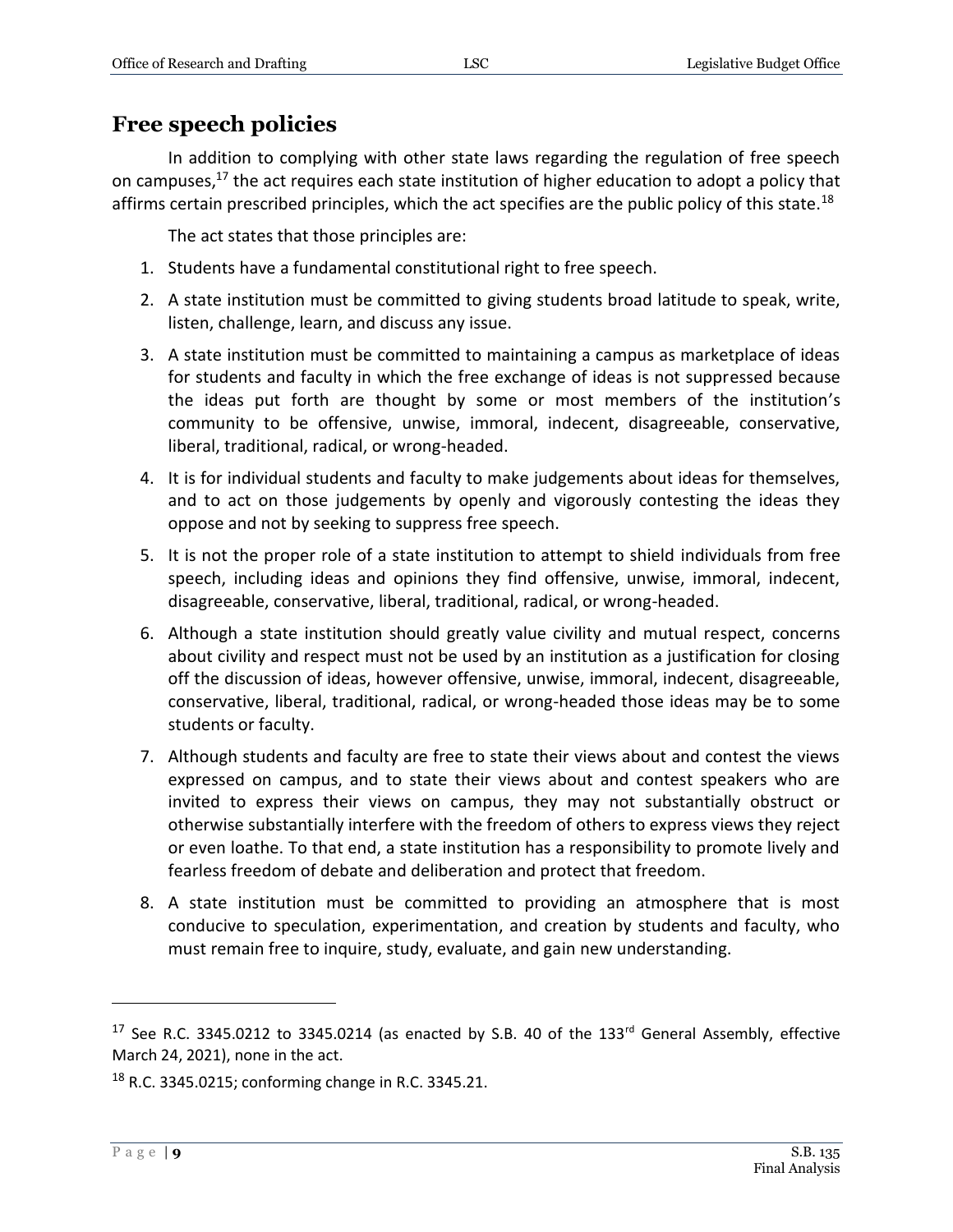9. The primary responsibility of faculty is to engage an honest, courageous, and persistent effort to search out and communicate the truth that lies in areas of their competence.<sup>19</sup>

The policy affirming those principles must be included in the institution's handbook, on its website, and in its orientation programs for students.<sup>20</sup>

The act also requires each state institution to establish a process under which a student, student group, or faculty member may submit a complaint about an alleged violation by an employee of the institution of its policy, including any penalty imposed on a student's grade for an assignment or coursework that is unrelated to ordinary academic standards of substance and relevance, and is instead based on the contents of the student's free speech. That process must comply with standards adopted by the Chancellor. Under the process, the state institution must investigate the alleged violation and conduct a fair and impartial hearing about it. If the hearing determines the policy was violated, the state institution must determine a resolution to address the violation and prevent any further violation of the policy. $21$ 

Each state institution must annually report to the Chancellor the total number of complaints submitted under the process and, for each submitted complaint, a description of:

- 1. The state institution's investigation regarding the complaint;
- 2. The outcome of the hearing conducted by the state institution regarding the complaint; and
- 3. If the hearing determines the complaint included a violation of the state institution's policy, the resolution determined by the institution to address the violation.<sup>22</sup>

The act specifies that the free speech policies must not be construed as prohibiting a state institution from imposing measures that do not violate the U.S. Constitution or the Ohio Constitution, such as:

- 1. Constitutional time, place, and manner restrictions;
- 2. Reasonable viewpoint-neutral restrictions in nonpublic forums;
- 3. Restrictions on the use of the institution's property to protect the free speech rights of students and teachers and preserve the use of property for the advancement of the institution's mission;
- 4. Prohibitions or limitations on speech, expression, or assemblies that are not protected under the U.S. or Ohio constitutions;

<sup>19</sup> R.C. 3345.0215(B).

 $20$  R.C. 3345.0212(C)(2).

 $21$  R.C. 3345.0215(C).

<sup>22</sup> R.C. 3345.0215(D).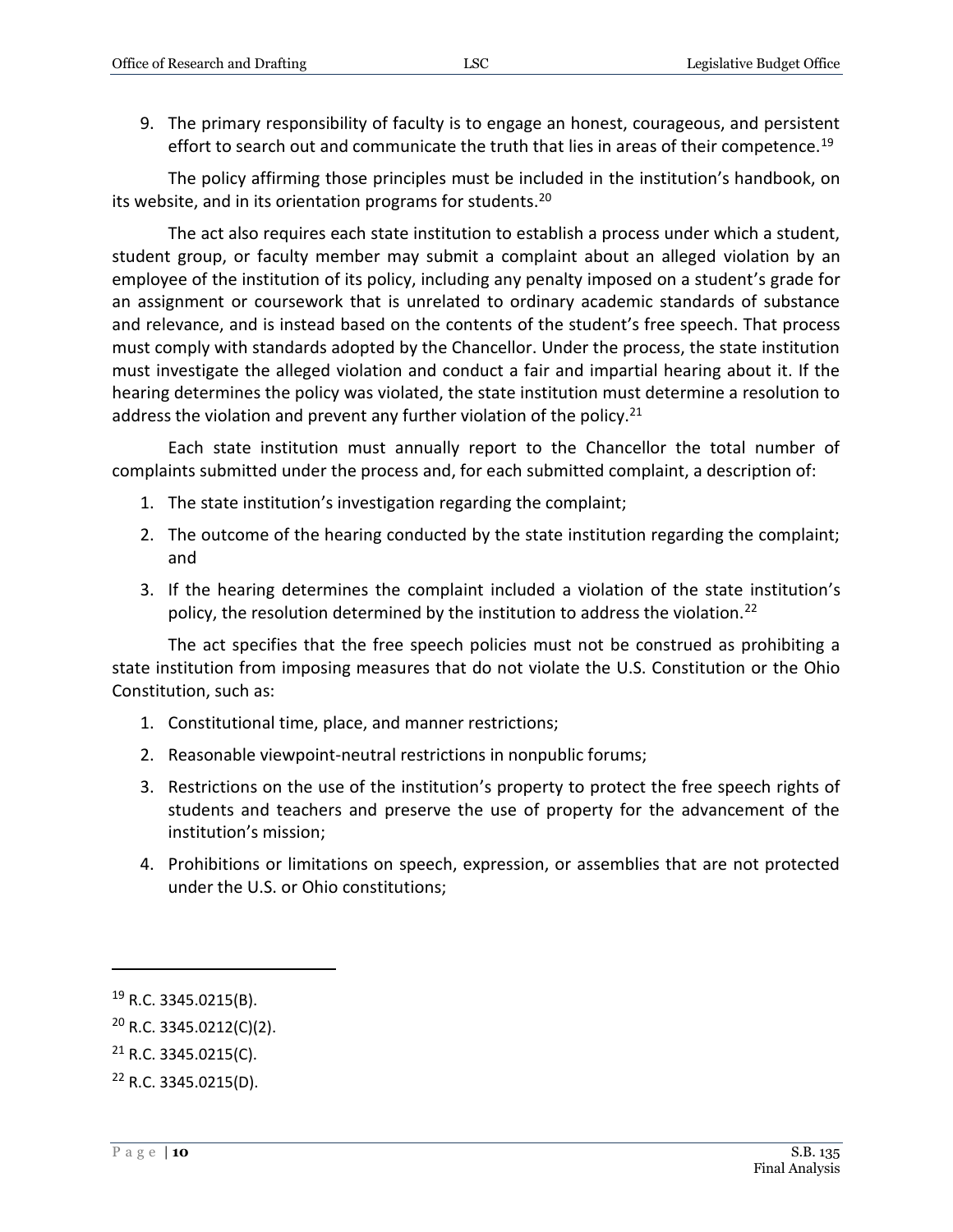5. Content restrictions on speech that are reasonably related to legitimate pedagogical purpose, such as classroom rules enacted by teachers.<sup>23</sup>

Finally, the act states that it must not be construed to grant students the right to disrupt previously scheduled or reserved activities occurring in a traditional public forum.<sup>24</sup>

### <span id="page-10-0"></span>**Additional reporting requirements**

### <span id="page-10-1"></span>**Posting of cost and postgraduate data**

Beginning in the 2023-2024 academic year, each state institution annually must prepare and post on its public website a report that, to the extent practicable, includes at least:

- 1. An itemized list of the estimated or actual charges of the tuition, general fees, special fees, service charges, fines, and other fees or surcharges for enrolled students;
- 2. The estimated or actual average cost of attendance;
- 3. Student degree completion rates;
- 4. Post-graduation student debt rates;
- 5. Post-graduation student loan default rates; and
- 6. Post-graduation employment rates.

Each state institution annually must submit its report to the Chancellor, and the Chancellor must post it on the Chancellor's website. The Chancellor also may adopt rules to implement the report.<sup>25</sup>

#### <span id="page-10-2"></span>**Mental health and wellness report**

The act requires the Chancellor, to the extent practicable, to issue an annual report about the mental health and wellness services and initiatives of state institutions. The report must include:

- 1. A description of each institution's mental health and wellness services and initiatives;
- 2. A summary of how much funding each institution dedicates to mental health and wellness services and initiatives, including the percentage of that funding that is used for administrative costs; and
- 3. Any other information the Chancellor determines appropriate.

<sup>23</sup> R.C. 3345.0215(E).

<sup>24</sup> R.C. 3345.0215(F).

<sup>25</sup> R.C. 3345.024.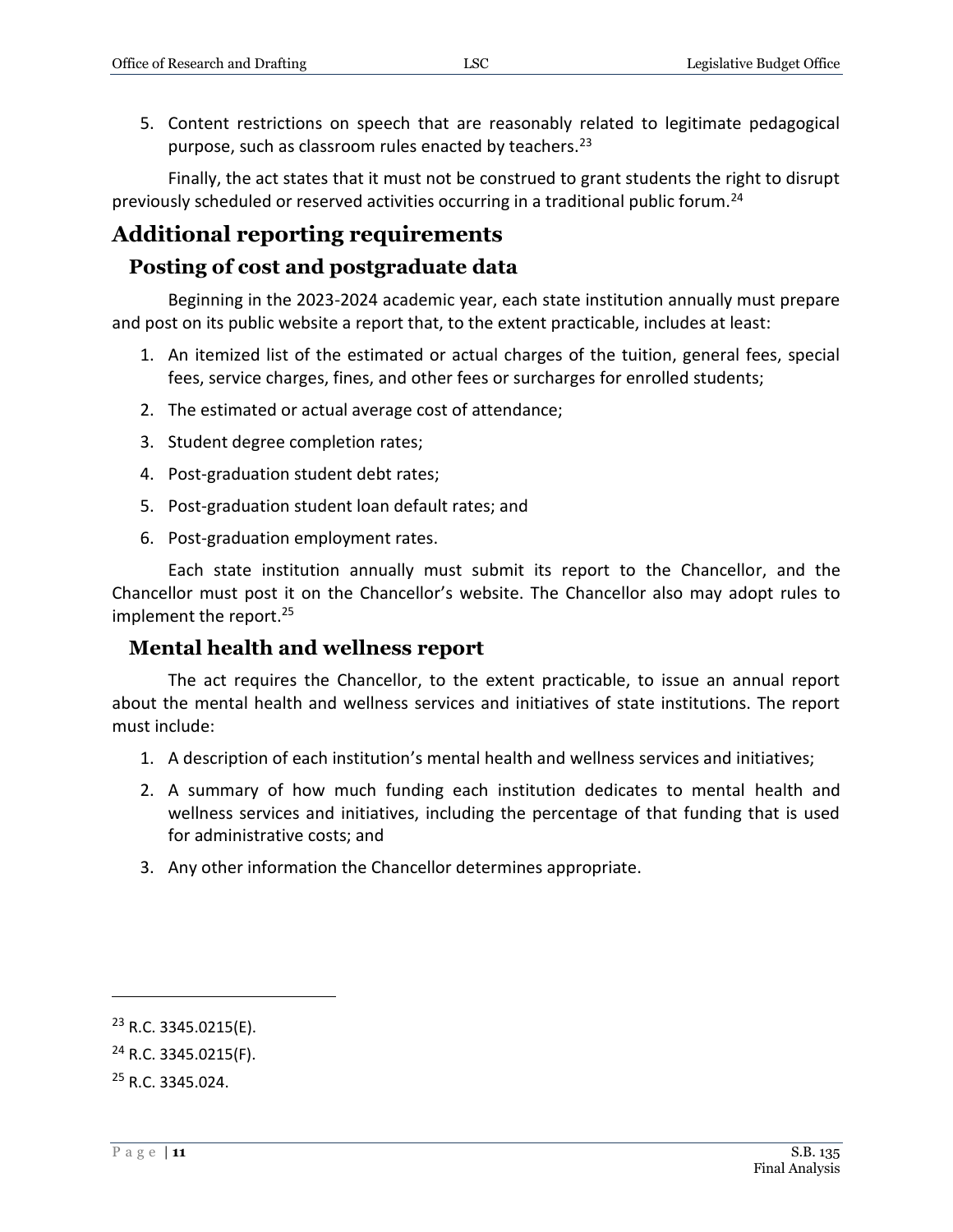Each state institution must submit to the Chancellor any information or data the Chancellor requires to issue the reports. The Chancellor must submit the reports to the General Assembly and may adopt rules to implement this provision.<sup>26</sup>

### <span id="page-11-0"></span>**Program approval and evaluation**

#### <span id="page-11-1"></span>**Chancellor approval of degree programs**

The act requires the Chancellor, when considering approval of a new degree or degree program for a state institution of higher education, to take into account the extent to which that degree or program aligns with the state's workforce development priorities.

Under continuing law, the Chancellor must approve or disapprove all new degrees or degree programs at state institutions. Those institutions are prohibited from offering a new degree or degree program without the Chancellor's approval.<sup>27</sup>

### <span id="page-11-2"></span>**Viability analysis of programs**

The act authorizes the Chancellor to require a state institution to conduct a viability analysis of any program it offers if the Chancellor determines the program:

- 1. Has a low completion rate;
- 2. Has a low enrollment rate; or
- 3. Meets other criteria the Chancellor determines relevant.

The state institution must submit the findings of the analysis to the Chancellor. The Chancellor may adopt rules to implement the provision.<sup>28</sup>

#### <span id="page-11-3"></span>**Evaluation and report regarding courses and programs**

The act changes from every five to every three years the frequency with which a state institution must, in accordance with continuing law, evaluate its courses and programs based on enrollment and duplication with other state institutions in the geographic region. Continuing law requires each state institution to submit its findings to the Chancellor within 30 days after completing its evaluations or as part of its annual efficiency report.<sup>29</sup>

### <span id="page-11-4"></span>**Due process for disciplinary actions**

The act expressly requires a state university to provide a student who is subject to a disciplinary action by the university with a notice of the action, the reasons for it, and the student's right to appeal it. If the student chooses to appeal the action, the state university

<sup>26</sup> R.C. 3333.0418.

<sup>&</sup>lt;sup>27</sup> R.C. 3333.04(N). See also R.C. 3333.07(C), not in the act.

<sup>28</sup> R.C. 3333.073.

<sup>29</sup> R.C. 3345.35.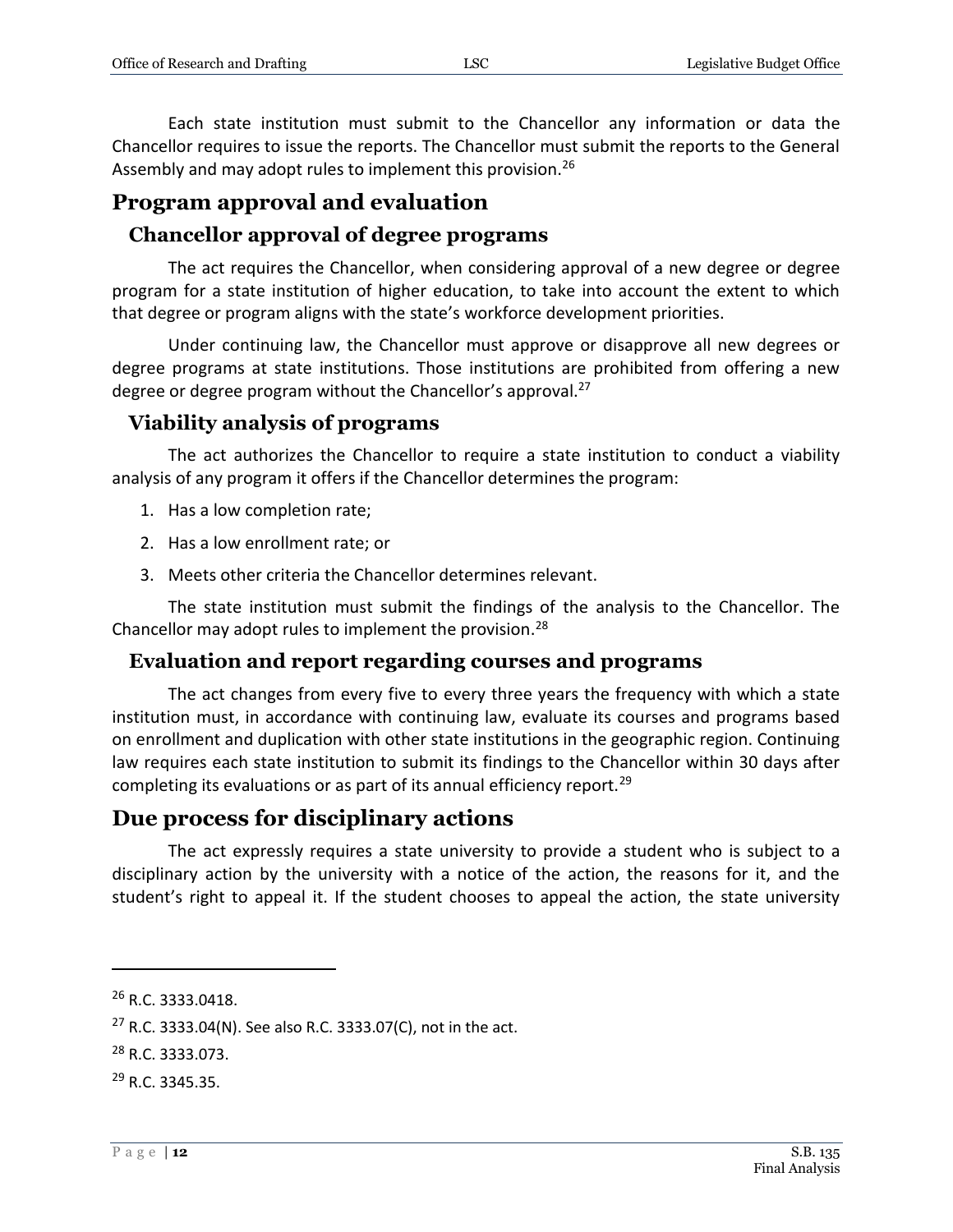must afford the student with a fair and impartial hearing within a reasonable time under the university's regular procedures.<sup>30</sup>

The act does not affect provisions of continuing law that establish specific due process procedures for students, faculty, and staff members who have been arrested for certain criminal offenses.<sup>31</sup>

#### <span id="page-12-0"></span>**Contracts without nonboycott declaration are prohibited**

The act expressly states that, for purposes of the Non-Boycott Law prescribed under continuing law, a "state agency" includes a state institution of higher education. Under the Non-Boycott Law, a state agency may not enter into or renew a contract with a company for the acquisition or provision of supplies, equipment, or services, or for construction services, unless the contract declares that it is not boycotting any jurisdiction with whom Ohio can enjoy open trade, including Israel, and will not do so during the contract period.<sup>32</sup>

### <span id="page-12-1"></span>**Admissions and Ohio residents**

The act requires each state university to endeavor to avoid prioritizing admission of an out-of-state applicant over an in-state applicant if both applicants:

- 1. Apply in the same general timeframe, as determined by the university; and
- 2. Have substantially similar qualifications that satisfy the university's admissions criteria.

To the extent practicable, a state university must ensure that in-state applicants are given ample and sufficient opportunity to be admitted, as compared to out-of-state applicants, if the in-state applicants satisfy the university's admissions criteria.<sup>33</sup>

#### <span id="page-12-2"></span>**Credit for online coursework**

The act generally requires each state institution to accept and provide credit for coursework in the same manner across all instructional models. However, it exempts courses that require in-person observations and experiences, such as laboratories and clinicals.<sup>34</sup>

### <span id="page-12-3"></span>**State institution – land sales**

The act explicitly authorizes the Department of Administrative Services to sell real estate on behalf of state institutions of higher education. Under continuing law, the Department is authorized to sell *any* state-owned real estate, so long as it is appraised at not more than \$100,000. Under the act, the Department is authorized to sell property held for the benefit of a

<sup>30</sup> R.C. 3345.241.

 $31$  See R.C. 3345.22 to 3345.24, none in the act.

<sup>32</sup> R.C. 9.76.

<sup>33</sup> R.C. 3345.064.

<sup>34</sup> R.C. 3345.381.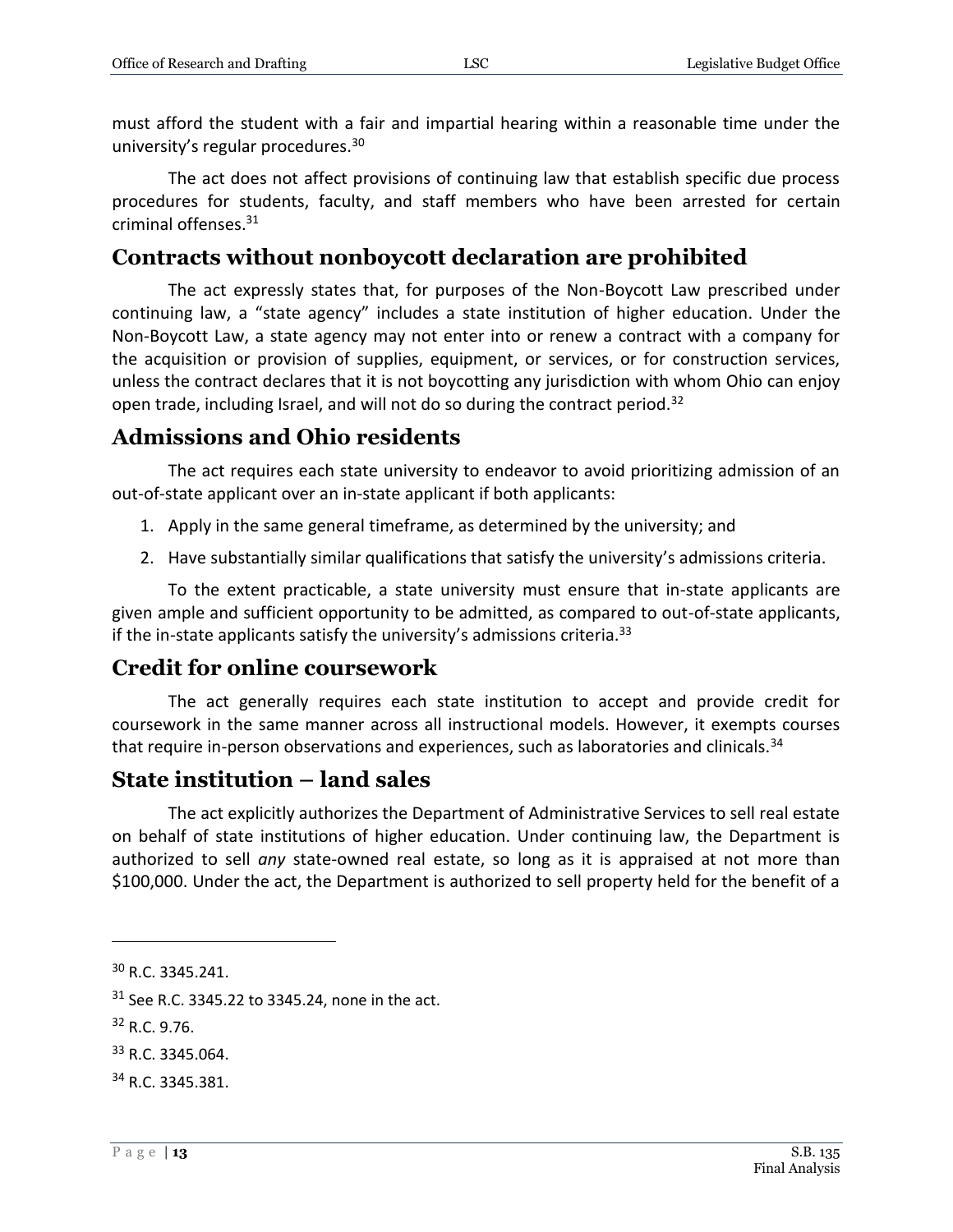state institution valued up to \$10 million if the sale is approved by both the institution's board of trustees and the Ohio Controlling Board.<sup>35</sup>

# **OTHER PROVISIONS**

### <span id="page-13-0"></span>**K-12 career advising policies**

Continuing law requires each school district, community school, and STEM school to adopt a career advising policy that meets prescribed requirements. As a new requirement, the act requires the policy to include information regarding career fields that require an industryrecognized credential, certificate, associate's degree, bachelor's degree, graduate degree, or professional degree. The policy also must provide students with information about ways to offset the costs of a post-secondary education, including:

- 1. The Reserve Officer Training Corps;
- 2. The College Credit Plus Program;
- 3. The Ohio Guaranteed Transfer Pathways Initiative; and
- 4. Joint academic programming or dual enrollment opportunities.

The Chancellor must develop informational materials that illustrate cost saving estimates for each of those options. The Chancellor also must develop a list of individual college courses that are transferable under the transfer and articulation system prescribed under continuing law.<sup>36</sup>

### <span id="page-13-1"></span>**Statewide apprenticeship program proposal**

The act requires the Superintendent of Public Instruction, in consultation with the Chancellor and the Director of Job and Family Services, to develop a proposal to implement a statewide apprenticeship program for high school students on a pathway to either employment upon graduation or enrollment in a post-secondary educational institution. The state Superintendent, the Chancellor, and the Director must include appropriate stakeholders in developing the proposal. They must consider the following when developing the proposal:

- 1. Eligibility requirements for students participating in an apprenticeship, including a minimum grade point average or its equivalent;
- 2. A process by which a student may secure an apprenticeship;
- 3. A process for approval of each student's apprenticeship, including a method for evaluating the educational benefits of an apprenticeship, and giving consideration to:
	- a. Any apprenticeship that is certified or registered by the U. S. Department of Labor; or

 $35$  R.C. 123.01(A)(18)(a) and R.C. 3345.12, not in the act.

<sup>36</sup> R.C. 3313.6020.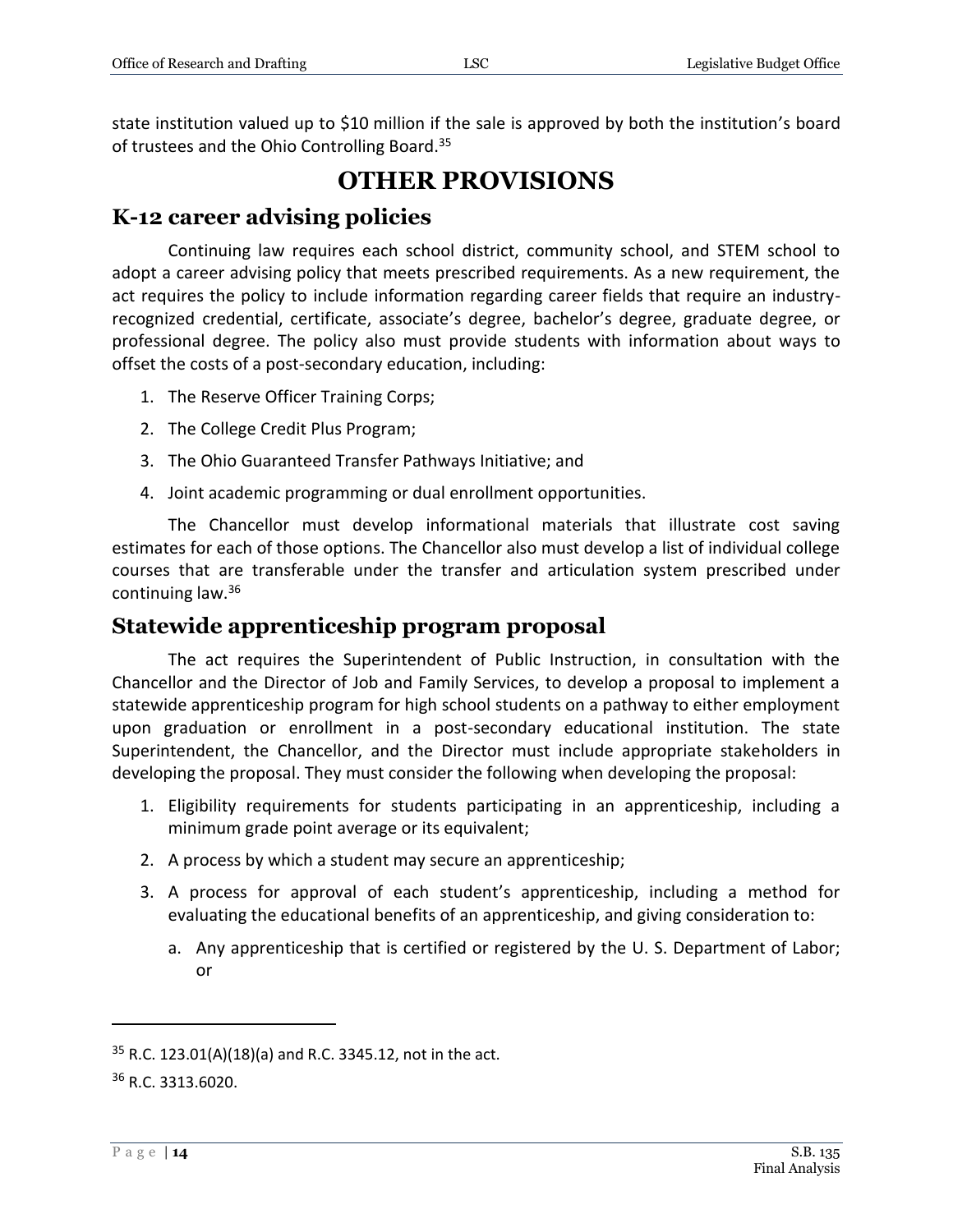- b. A preapprenticeship that is aligned with state standards.
- 4. A limitation on the number of hours per week a student may work in an apprenticeship;
- 5. A method for determining actual costs of a business participating in an apprenticeship, including workers' compensation and other insurance and training costs;
- 6. Funding formulas for students enrolled in either public or chartered nonpublic schools, including maximum amounts, to pay businesses for costs associated with employing students under an apprenticeship;
- 7. A method for making payments to participating businesses; and
- 8. A method by which college credit for a certificate or certificates earn in an apprenticeship may transfer to an institution of higher education. Though, the bill requires that, under that method, an institution must determine whether to accept work after completing an apprenticeship as eligible college credit for admission purposes.

The act requires the state Superintendent, the Chancellor, and the Director to submit the proposal to the Governor and the General Assembly for consideration by June 1, 2023.<sup>37</sup>

### <span id="page-14-0"></span>**Renewable energy facility tax exemption qualifications**

The act modifies one of the qualifications for continuing law's property tax exemption for qualified renewable energy facilities.

Under continuing law, a renewable energy facility may qualify for a real and tangible personal property (TPP) tax exemption. When an exemption is approved, the owner or lessee of the facility is required to make "payments-in-lieu-of-taxes" (PILOTs) to the local governments in whose territory the facility is located.

A facility must meet several requirements to qualify for exemption. One of these requirements is that the owner or lessee of a facility with a nameplate capacity of more than 20 megawatts must coordinate with a state institution of higher education or certified apprenticeship program to train individuals for careers in wind or solar energy. The act expands the entities with which a facility owner or lessee may coordinate to include career-technical centers, joint vocational school districts, and for-profit or nonprofit training centers.<sup>38</sup>

<sup>37</sup> Section 3.

<sup>38</sup> R.C. 5727.75(F)(7).